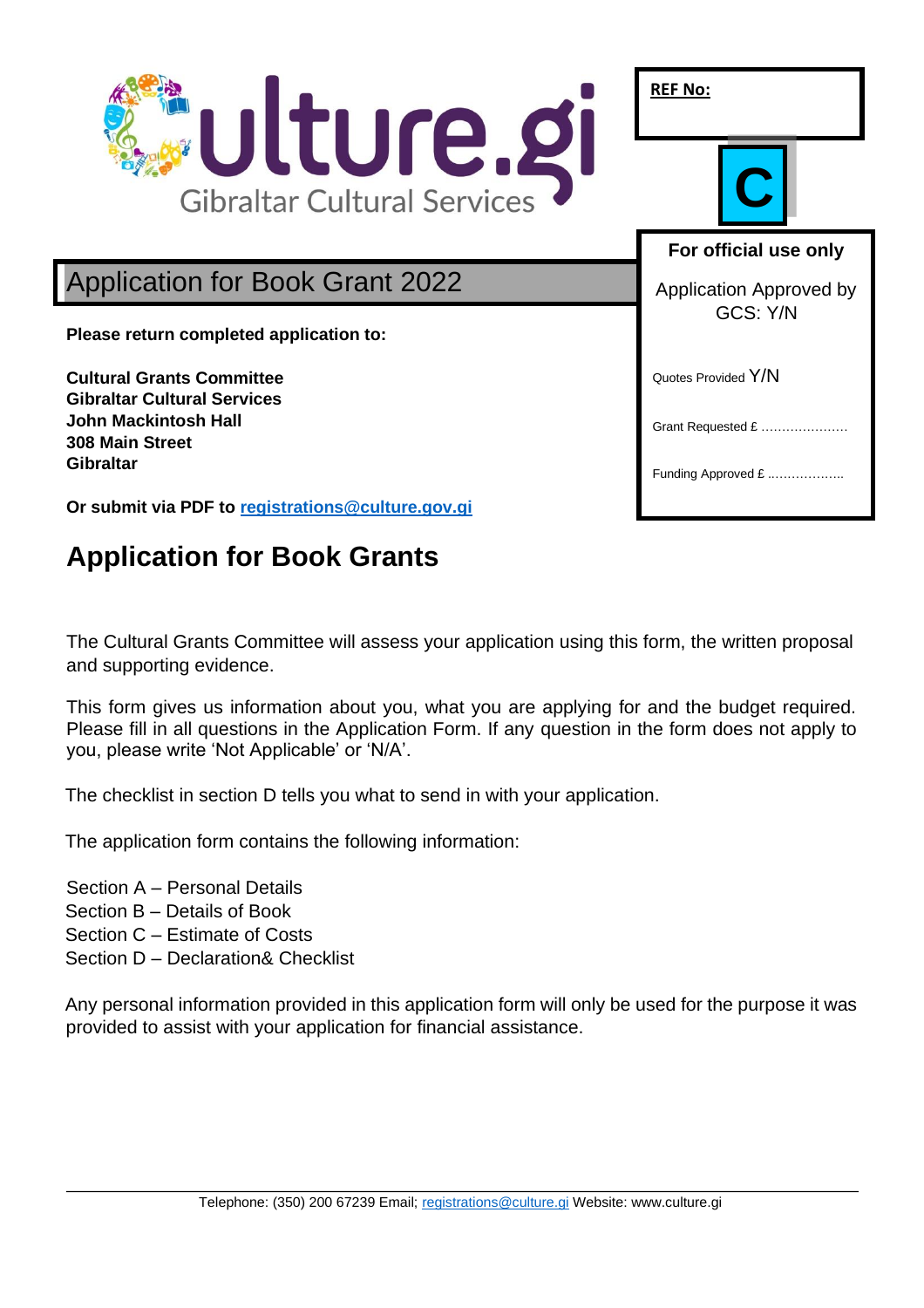## **Section A - Personal Details**

Name of Organization/Individual(s):  $1.$ 

| Full address and contact details:<br>2. |                                                                                                                                          |  |  |  |  |  |  |
|-----------------------------------------|------------------------------------------------------------------------------------------------------------------------------------------|--|--|--|--|--|--|
|                                         |                                                                                                                                          |  |  |  |  |  |  |
|                                         |                                                                                                                                          |  |  |  |  |  |  |
|                                         |                                                                                                                                          |  |  |  |  |  |  |
| 3.                                      | Tick one of the boxes below to describe your status:<br>Individual(s)<br>Group/School/Charity<br>$\Box$ Registered Cultural Organisation |  |  |  |  |  |  |
| 4.                                      |                                                                                                                                          |  |  |  |  |  |  |
| 5.                                      |                                                                                                                                          |  |  |  |  |  |  |
| 6.                                      |                                                                                                                                          |  |  |  |  |  |  |
| 7.                                      |                                                                                                                                          |  |  |  |  |  |  |
|                                         |                                                                                                                                          |  |  |  |  |  |  |

## **Section B - Details of Book**

Please explain if you consider your book to be of cultural/historical interest? 8.

Telephone: (350) 200 67239 Email; registrations@culture.gi Website: www.culture.gi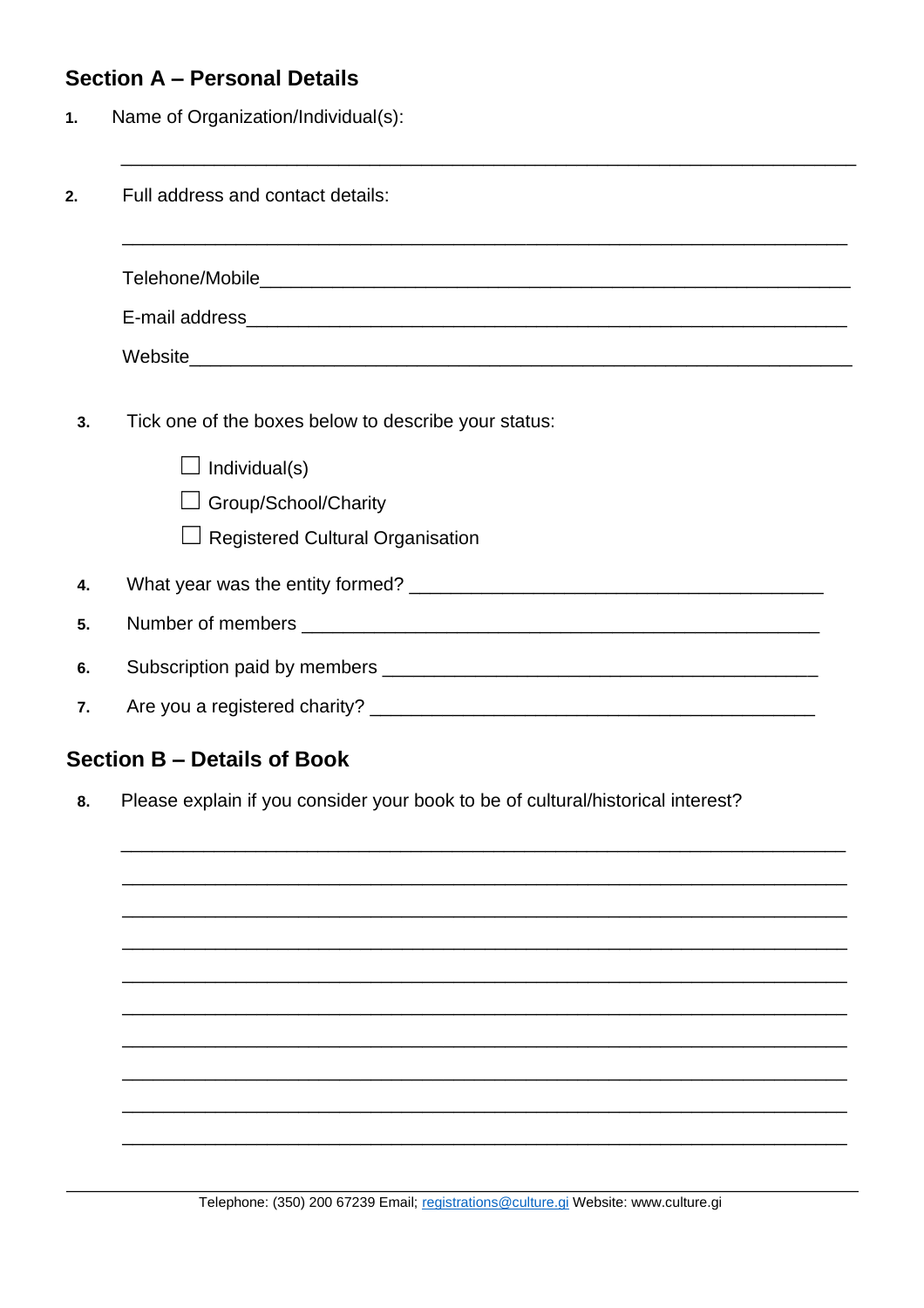| Give a description of your book and why you think it should be considered for a Grant. |
|----------------------------------------------------------------------------------------|
| (Please attach separate sheet if needed)                                               |

| If the book is already written, please submit a copy of the manuscript in electronic format |  |  |
|---------------------------------------------------------------------------------------------|--|--|

**If the book is already written, please submit a copy of the manuscript in electronic format. Any manuscripts provided will be treated in a strictly confidential manner.**

### **Section C – Estimate of Costs**

- **10. Printing of Book including editing and formatting costs** Please provide **3** quotes from the printers, supporting documentation / quotes must be provided
	- 1. \_\_\_\_\_\_\_\_\_\_\_\_\_\_\_\_\_\_\_\_\_\_\_\_\_\_\_\_\_\_\_\_\_\_\_\_\_\_\_\_\_\_\_\_\_\_\_\_\_\_\_\_\_\_\_\_\_\_\_\_\_\_\_\_\_\_\_  $2.$
	- $3.$

Please ensure that you provide the printer with the correct printing formats as the Ministry of Culture or Gibraltar Cultural Services will not be responsible for any extra printing charges over and above the quote.

- **11.** Portion of costs, if any, to be contributed by individual/entity/sponsor\_\_\_\_\_\_\_\_\_\_\_\_\_ %
- **12. Total Grant Requested £\_\_\_\_\_\_\_\_\_\_\_\_\_\_\_\_\_\_\_\_\_\_\_\_\_**

**Note: The Ministry of Culture's policy is to help fund as many Book Grant applicants as possible. Therefore, the intention is to recover the funds awarded from book sales proceeds, up to the amount of the grant awarded.**